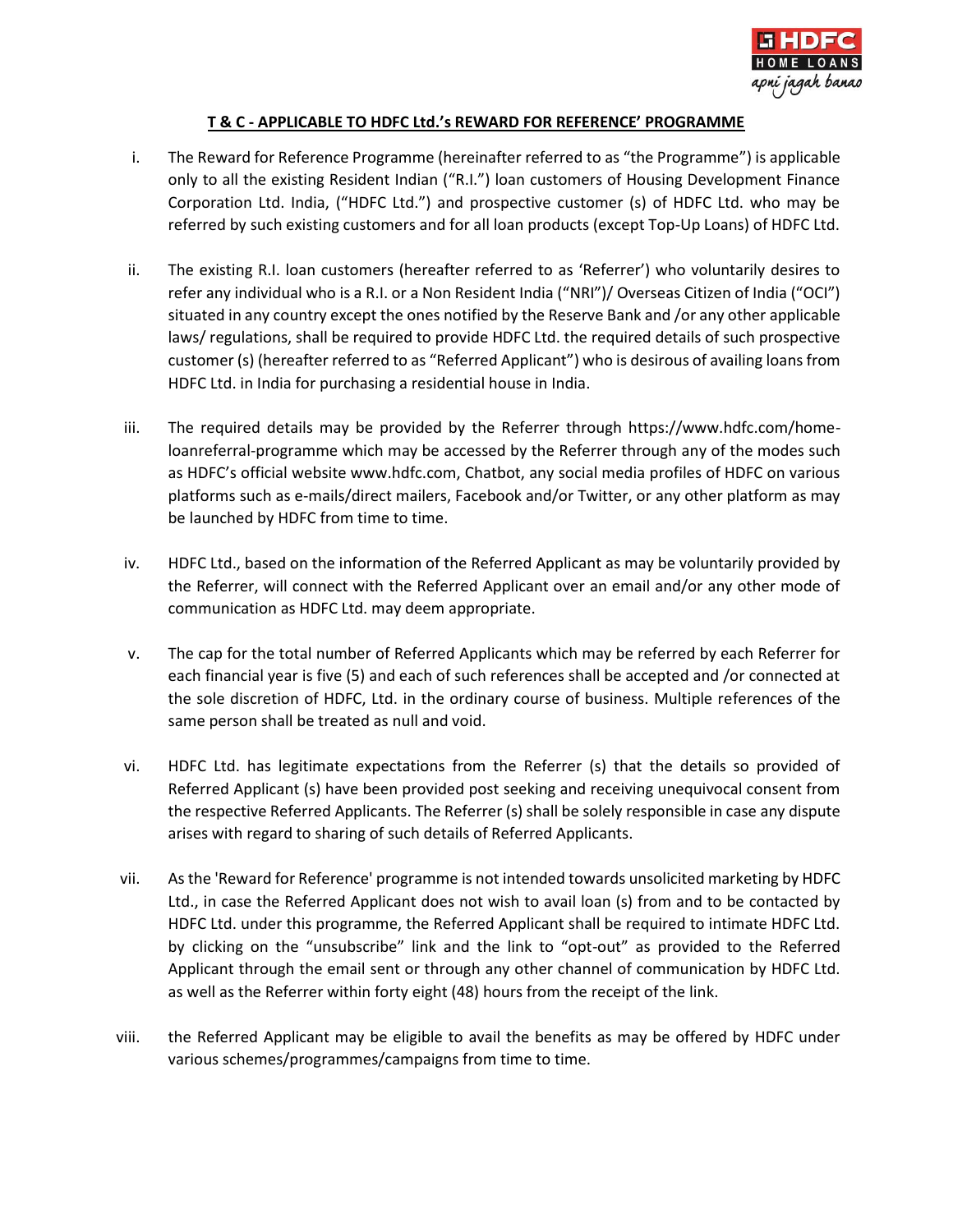

- ix. Should such a Referred Applicant avail disbursement (part or full) within the period of 90 days from the date of sanctioning of the Loan from HDFC, the same shall be a 'Successful Recommendation'. On every Successful Recommendation, HDFC Ltd., as a token of appreciation, shall extend a benefit of rewards to the Referrer which will be a certain percentage of the loan amount approved or benefit as defined by HDFC from time to time, (hereinafter referred to as "Reward"), in such a form and manner as HDFC Ltd. may deem fit, appropriate and proper. Further, the Reward can only be availed in India and is valid for a period of one (1) year from the date of its issuance. HDFC Ltd. reserves the right to revise the quantum of the Reward in such a form and manner as HDFC may deem necessary in case the disbursement is not availed within the period of 90 days from the date of sanction. All disbursements shall remain at the sole discretion of HDFC Ltd.
- x. The Rewards and/ or other benefits (if any) being offered by HDFC Ltd. under the Programme cannot be clubbed with any other programme/ scheme/ offer.
- xi. This Programme is not applicable in scenarios where a Referrer refers oneself or her/his spouse or any immediate family members (parents, children, and siblings).
- xii. The Referrer who has voluntarily provided the details of a Referred Applicant to HDFC Ltd. shall not be entitled to the Reward under the Programme, if the details provided of such Referred Applicant are incomplete or incorrect or invalid. All Reward (s) under the Programme are subject to the completeness and authenticity of information of the Referred Applicant as provided by the Referrer for the processing of loan (s).
- xiii. The entitlement of the Reward shall be provided only in the event the Referred Applicant applies for a loan directly from HDFC Ltd. and not through any other sourcing channel of HDFC Ltd.
- xiv. If the Referred Applicant has already initiated the process of availing loan with any of HDFC Ltd.'s Associates (Real estate agents or other agents empanelled as business partners who provide prospective customer references on a continual basis) or any other source channel, or the Referred Applicant has already submitted the loan application with HDFC Ltd. through such Associates or any other source channel, irrespective of whether the details and information of the Referred Applicant so received by the Referrer is before or after such initiation; then in such a scenario, the Referrer shall not be entitled to the Reward, nor the Referred Applicant will be entitled to any offer (s) under this Programme. Similarly, neither the Referrer nor the Referred Applicant shall be entitled to the Reward/ offer (s) under this Programme if the Referred Applicant withdraws the loan application and subsequently applies for loan on being referred by the Referrer under this Program. In case of occurrence of dispute, the decision of HDFC Ltd shall be final.
- xv. This Programme is only for the existing customers of HDFC Ltd., and the Referred Applicant of such customers. Employees of HDFC Ltd., their relatives, third party agents (DSA's/DSE's/BSA's),